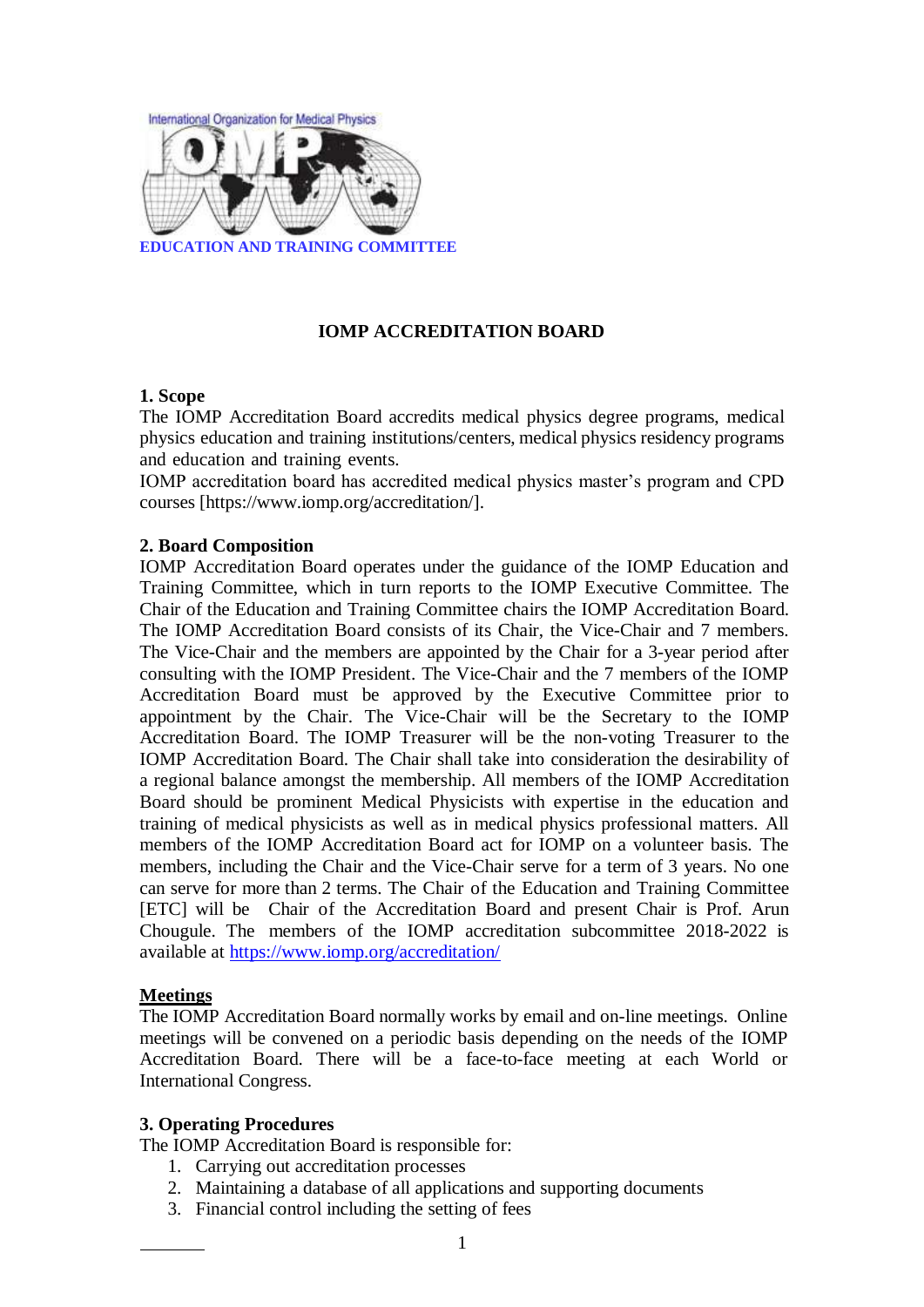- 4. Appointing a committee to investigate appeals and deciding the outcome of these appeals
- 5. Maintaining a register of all accredited centers and associated records
- 6. Submitting an annual report to the IOMP Executive Committee

# **4. Accreditation standards and processes**

## **5.1 Accreditation of postgraduate degree courses**

## **5.1.1 Accreditation standards**

Applicants must meet standards to be accredited. For IOMP Accreditation Board Standards please see:

- 1. IAEA Publication, Training Course Series No. 56 [Rev. 1] (Endorsed by the IOMP) which also incorporates the IOMP Model Curriculum: <https://www-pub.iaea.org/MTCD/publications/PDF/TCS-> 6(Rev.1)web.pdf
- 2. IOMP Policy Statement No. 2 'Basic requirements for education and training of medical physicists' [https://www.iomp.org/wp](https://www.iomp.org/wp-content/uploads/2019/02/iomp_policy_statement_no_2_0.pdf)[content/uploads/2019/02/iomp\\_policy\\_statement\\_no\\_2\\_0.pdf](https://www.iomp.org/wp-content/uploads/2019/02/iomp_policy_statement_no_2_0.pdf)

# **5.1.2 Accreditation process**

## **Step 1**

The accreditation process requires a substantial investment of time and effort. Potential applicants are encouraged to contact IOMP Accreditation Board (arunchougule11@gmail.com) to discuss in advance details of their program and decide if IOMP accreditation is suitable for their program. IOMP does not charge for this discussion and there is no obligation to continue any further in the process.

## **Step 2**

Organizer of the event submits the completed application form to the Chair of the IOMP Accreditation Board via email (arunchougule11@gmail.com). All information required must be in English. Additional information may be requested by the Chair. A fee is charged for each application to cover the costs of the accreditation process. Self- assessment is an important quality improvement tool. IOMP strongly encourages applicants to undertake a self-assessment preferably prior to application. The application form may be used as a guide for the self-assessment procedure.

# **Step 3**

Upon receipt of the completed application form, the Chair of the IOMP Accreditation Board nominates an Assessment Team (AT) to assess the application and conduct the site visits. AT is composed of 3 Accreditation Board members one of whom is appointed by the Chair of the Accreditation Board as Lead Assessor (LA). LA coordinates the AT, communicates with the Chair and the Vice-Chair of the Accreditation Board, communicates with applicants, and maintains a record of all communications. The submitted application form will be reviewed to assess whether all information has been adequately provided. Applicants will receive a request from the Chair/Vice-Chair for any missing information.

## **Step 4**

As soon as the submitted application has been reviewed and approved by the AT, applicants will be notified of the date of site visit and the member(s) of the AT conducting the site visit. It will be at the discretion of the ΑT to select external experts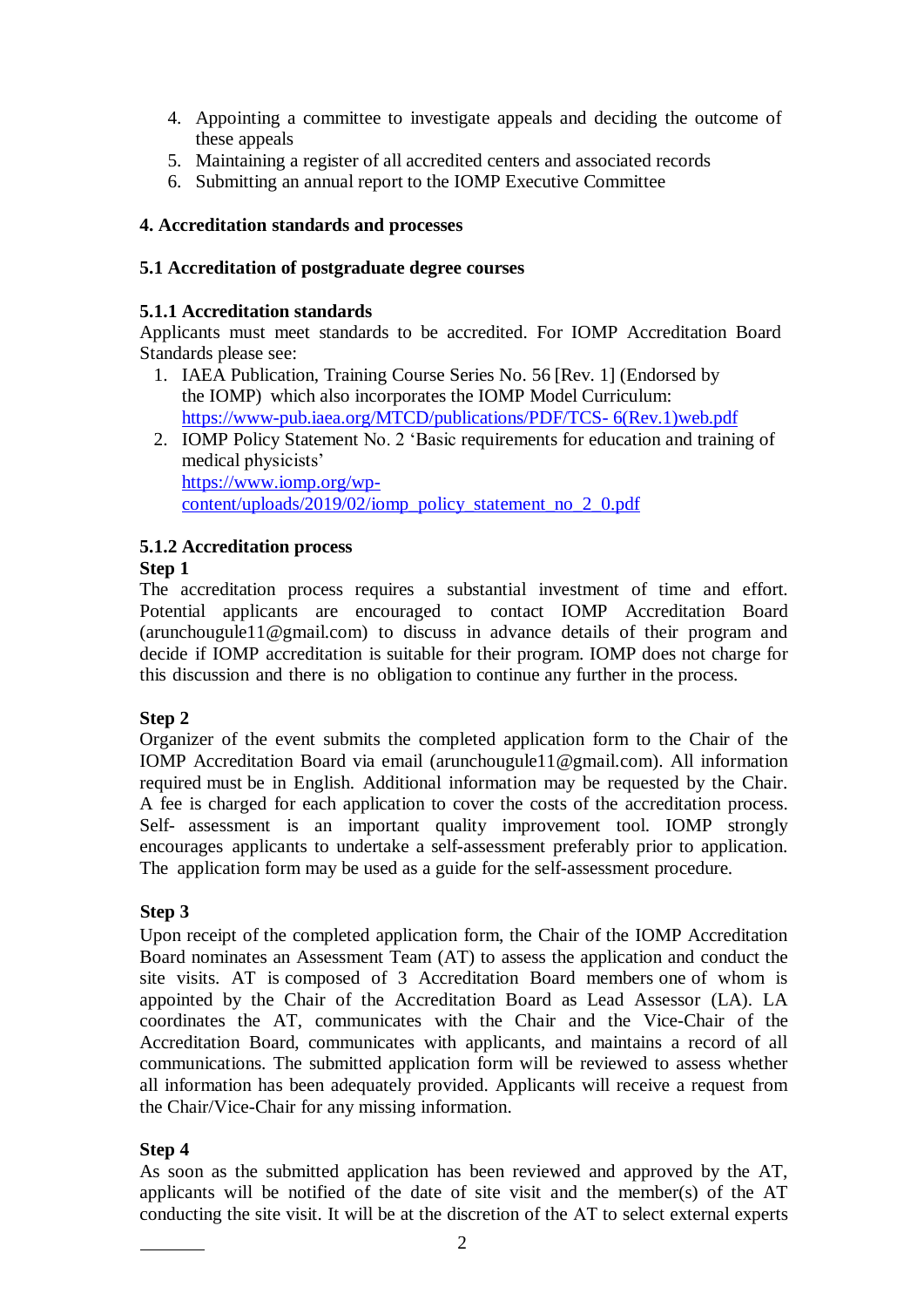to visit the site of the applicant. The main purpose of the site visit is to verify the information provided in the application form and assess parameters that cannot be described adequately in written form (for example, assess labs and other key facilities, meet faculty members, students and administrative officials, review dissertations etc). Following the accreditation site visit, the AT will send a formal report to the applicant with comments and recommendations. The applicant will have 3 weeks within which to submit comments on the accuracy of the report. If no comments are received it will be assumed that the report is accurate. The AT will produce the final report taking into consideration any comments received from the applicant.

### **Step 5**

The AT will submit the final report to the chair and members of the IOMP Accreditation Board with recommendations for accreditation. The members of the Board will vote on the accreditation status of the applicant. The possible actions taken by the IOMP Accreditation Board are

a) Initial accreditation – this action is levied to new programs which have made progress towards meeting IOMP Standards but have not graduated at least one class of students. Initial accreditation is valid for a period of 3 years. To maintain accreditation these programs are required to submit annual reports during the 3 years of initial accreditation to provide evidence of progress toward meeting all Standards. These reports will be evaluated by the AT that assessed the application and performed the site visit of the program. The 3 years of initial accreditation may be extended to 5 years if adequate evidence of progress has been provided by annual reports. Programs that fail to submit an acceptable annual report will lose their status as a program enrolled in IOMP Accreditation.

b) Accreditation – this action is levied to programs that are fully operational. Accreditation is valid for a period of 5 years. Accredited programs are required to submit an annual report to update the IOMP Accreditation Board on any changes affecting the program, for example change in mission or goals of the program, considerable change in faculty size and/or composition, major curricular changes etc.

c) Probation - this action is levied to accredited programs that are subsequently determined not to be in compliance with the IOMP Standards. Reconsideration of a recommendation for probation is possible only when the applicant provides evidence documenting compliance with Standards. The program may only be on probation for up to 1 year. An additional fee of the cost of a round trip airline ticket and accommodation for 2 nights for 1 person is assessed anytime a site visit is required for probation.

d) Withholding accreditation – this action is levied to programs that are found to be non-compliant with IOMP Standards. The IOMP decision to withhold accreditation may be appealed. The applicant may apply again for accreditation when the program is considered to be in compliance with the IOMP accreditation standards.

## **Step 6**

The Chair of the Accreditation Board a) submits the final report to the IOMP Executive Board as an information item and b) notifies applicants of the outcome of the assessment for accreditation. Assuming the recommendation is approved, the Board will issue a certificate of accreditation.

## **5.1.3 Renewal of accreditation**

To maintain accreditation through IOMP, applicants must undergo a comprehensive re-evaluation. The re-evaluation process will be similar in every respect to initial evaluation. A fee is charged for each application to cover the costs of the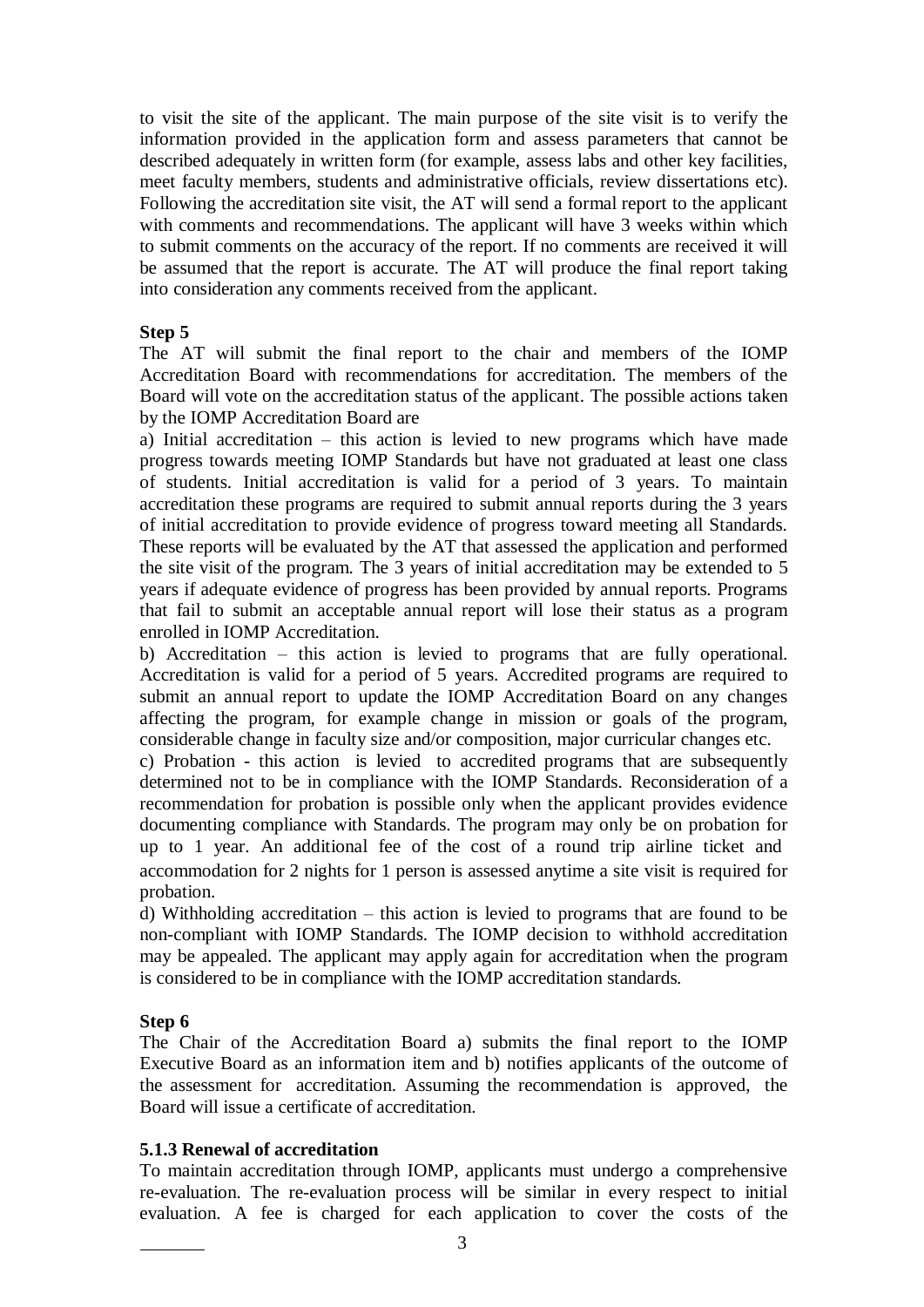reaccreditation process. The renewal process is initiated at least 6 months prior to the expiration date of current accreditation. Re-accreditation is valid for a period of 5 years

# **5.2 Accreditation of Continuing Professional Development events**

IOMP accredits CPD events provided by educational institutions, professional and scientific associations, hospital departments, units or divisions, research organizations and other scientific organizations. IOMP does not accredit CPD events organized by the industry.

# **5.2.1 Accreditation standards**

1. Target Audience

There should be a clearly defined target audience.

### 2. Learning objectives of the program

There should be clearly defined learning objectives and a clear statement of what a participant is expected to learn. The learning objectives must be specifically defined to indicate what knowledge, skills and competences the participants are expected to obtain

#### 3. Programme content and structure

There should be a detailed statement outlining the content and structure of the program and the expected outcome.

4. Teaching methodology

There should be a clear statement about what teaching methodology will be used (lectures, presentations, discussions, technical demonstration, hands-on training etc)

5. Supporting information

Supporting information should be sufficient to support the learning outcomes and material should be accessible and up to date at the time of event.

6. Teaching staff

Organizers of the activity should demonstrate that the teaching staff is qualified to deliver the educational programme and meet the learning objectives.

7. Evaluation and quality assurance.

There should be a clear statement outlining how the organizer will conduct an evaluation of the activity.

8. Commercial interest

Education providers have to guarantee that non-biased education is given.

9. Administrative arrangements and verification of attendance

Organizers of the activity should describe the mechanism in place to record and verify participation (attendance list, badges, etc).

# **5.2.2. Accreditation Process**

## **Step 1**

Organizer of the event should submit the completed application form to the Chair of the IOMP Accreditation Board via email (arunchougule11@gmail.com) at least two months prior to the activity. All information required must be in English. Additional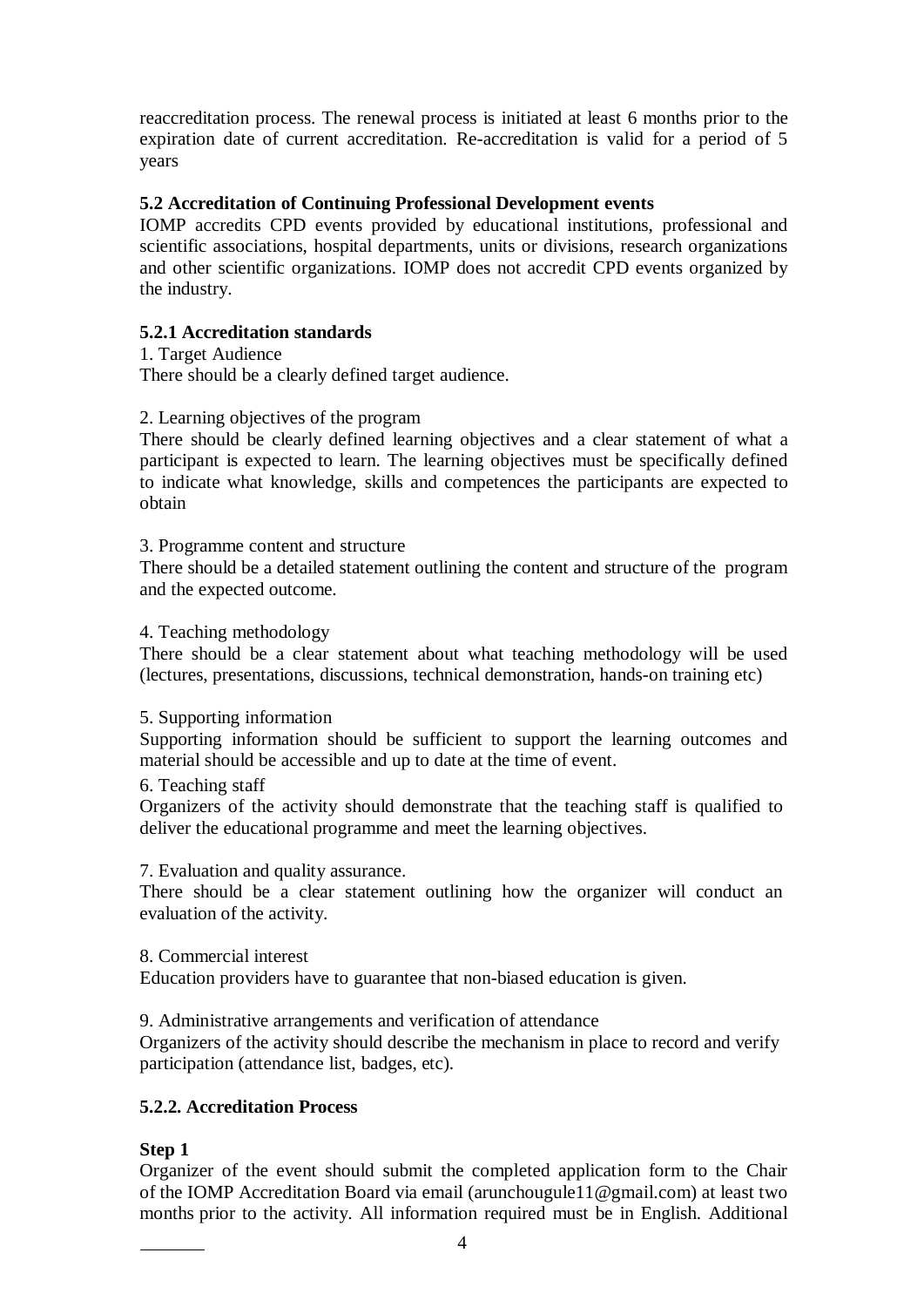information may be requested by the Chair/Vice Chair. A fee is charged for each application to cover the costs of the accreditation process.

# **Step 2**

Upon receipt of the completed application form with fee, the Chair of the IOMP Accreditation Board nominates an Assessment Team (AT). The AT assesses the application normally without a site visit. AT is composed of 3 Accreditation Board members one of whom is appointed by the Chair of the Accreditation Board as Lead Assessor (LA). LA coordinates the AT, communicates with the Chair and the Vice-Chair of the Accreditation Board, communicates with applicants and maintains a record of all communications. The submitted application form will be reviewed to assess whether all information has been adequately provided. Applicants will receive a request from the Chair/Vice-Chair for any missing information.

# **Step 3**

The AT will evaluate the application according to standards (paragraph 5.2.1). The LA will draft the final report taking into consideration all assessment reports.

# **Step 4**

The LA will submit the final report to the chair and chair after gets approval from members of the IOMP Accreditation Board with recommendations for accreditation within 3 weeks of the complete documentation having been received. The members of the Board will vote on the accreditation status of the applicant. Applicants should be informed within 5 weeks of the complete documentation having been received.

# **Step 5**

The Chair of the Accreditation Board a) submits the final report to the IOMP Executive Committee as an information item and comments, if any within 3 days b) notifies applicants of the outcome of the assessment for accreditation. Assuming the recommendation is approved, the Board will issue a certificate of accreditation.

## **5.2.3. Credit points**

For face-to-face meetings (lectures, seminars, tutorials, technical demonstrations etc) as well as for on-line lectures, credits are earned at 1 credit per hour for events without a final examination and 2 credits per hour for events with a final examination. The text: "This course has been accredited by IOMP Accreditation Board as CPD event and awarded number of CPD credit points**"** is mandatory in the publicity of the event and in the diplomas/certificates awarded to participants.

If a course or event is scheduled with an optional examination, two different CPD credit points will be assigned (with and without assessment). For those participants who do not pass the examination, the CPD credit points without assessment will be assigned.

## **5.2.4 Post activity report**

Following the activity, organizers must send a report to IOMP Accreditation Board summarizing the main points of the activity, strengths, and limitations. The names of participants to receive credits and the number of credits for each participant must be included in the report.

## **5.2.5 Certification**

The IOMP Accreditation Board provides guidance and scientific support to organizers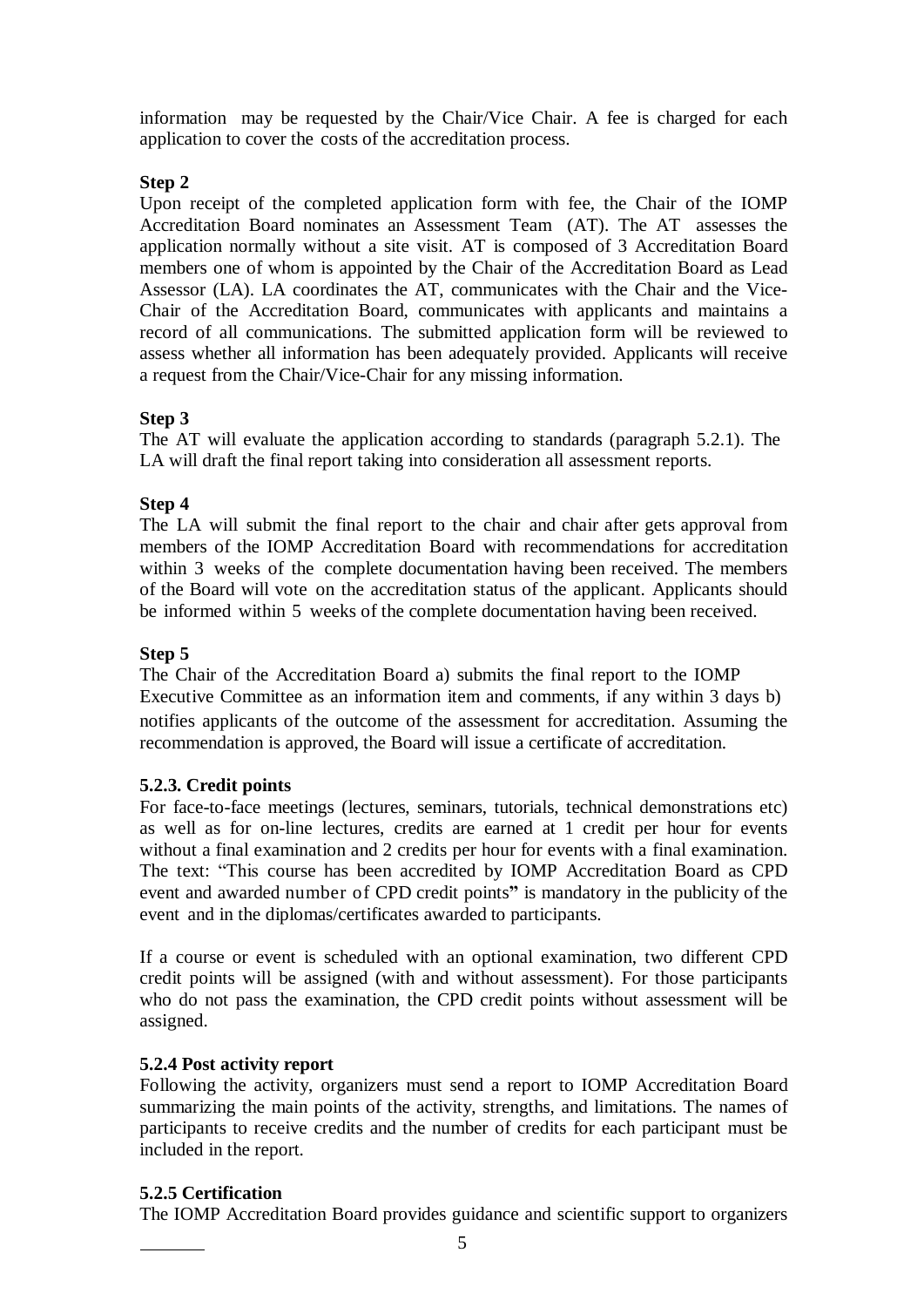of CPD activities for conducting examinations of individuals participating in these activities. Organizers should indicate in the application form that they need this support by the IOMP Accreditation Board. On receipt of the information the chair of the IOMP Accreditation Board will select two experts who will provide the required support. A fee is charged for each application to cover the costs of the certification process.

## **5.3 Accreditation of Medical physics Residency program**

Steps of accreditation process are given below:

## **Step 1**

Potential applicants (residency program conducting institutions) are encouraged to contact the Chair of the IOMP Accreditation Board via email to discuss in advance with details of their program and decide if IOMP accreditation is suitable for their program. IOMP does not charge for this discussion and there is no obligation to continue any further in the process.

# **Step 2**

Residency program conducting institution submits the completed application form and the supporting documents to the Chair of the IOMP Accreditation Board via email. All information required must be in English. Additional information may be requested by the Chair. A fee is charged for each application to cover the costs of the accreditation process. Self-assessment is an important quality improvement tool and hence IOMP strongly encourages applicants to undertake a self-assessment preferably prior to application. The application form may be used as a guide for the self-assessment procedure.

# **Step 3**

Upon receipt of the completed application form with applicable fee, the Chair of the IOMP Accreditation Board nominates an Assessment Team (AT) to assess the application. AT is composed of 3 members one of whom is designated as Lead Assessor (LA) by the Chair of the Accreditation Board. AT members must be experts in the specialty (a CQMP having at least 15 years of working experience including at least 5 years of experience in conducting the residency program in the specialty) for which accreditation is needed and external experts (not necessarily accreditation board member) of similar credentials could also be the AT members. LA coordinates the AT and communicates with the Chair. The Chair of the Accreditation Board communicates with applicants and maintains a record of all communications. The submitted application form will be reviewed to assess whether all information has been adequately provided. Applicants will receive a request from the LA / Chair for any missing information/document. AT will evaluate the application according to the standards and specialty specific requirements vis-a-vis IOMP Policy Statement No. 2, IAEA Training Course Series No. 56 [Rev.1] and other IAEA publications (TCS 37, TCS 47 and TCS 50, TCS 71). The LA will draft the final report taking into consideration the assessment reports of the AT members and submit it to Chair.

# **Step 4**

As soon as the submitted application has been reviewed and report submitted by LA to Chair is accepted for further processing, applicants will be notified of the date of site visit and the members of the AT conducting the site visit. It will be at the discretion of the Chair to select external experts if required in addition to AT who have assessed the application to visit the site of the applicant. The main purpose of the site visit is to verify the information provided in the application form and assess parameters that cannot be described adequately in written form (for example, assess equipment/instrument and other key facilities, meet supervisors/faculty members and staff, resident/students and administrative officials, review the logbook, work practice etc). Following the accreditation site visit, the LA will send a formal report to the applicant with comments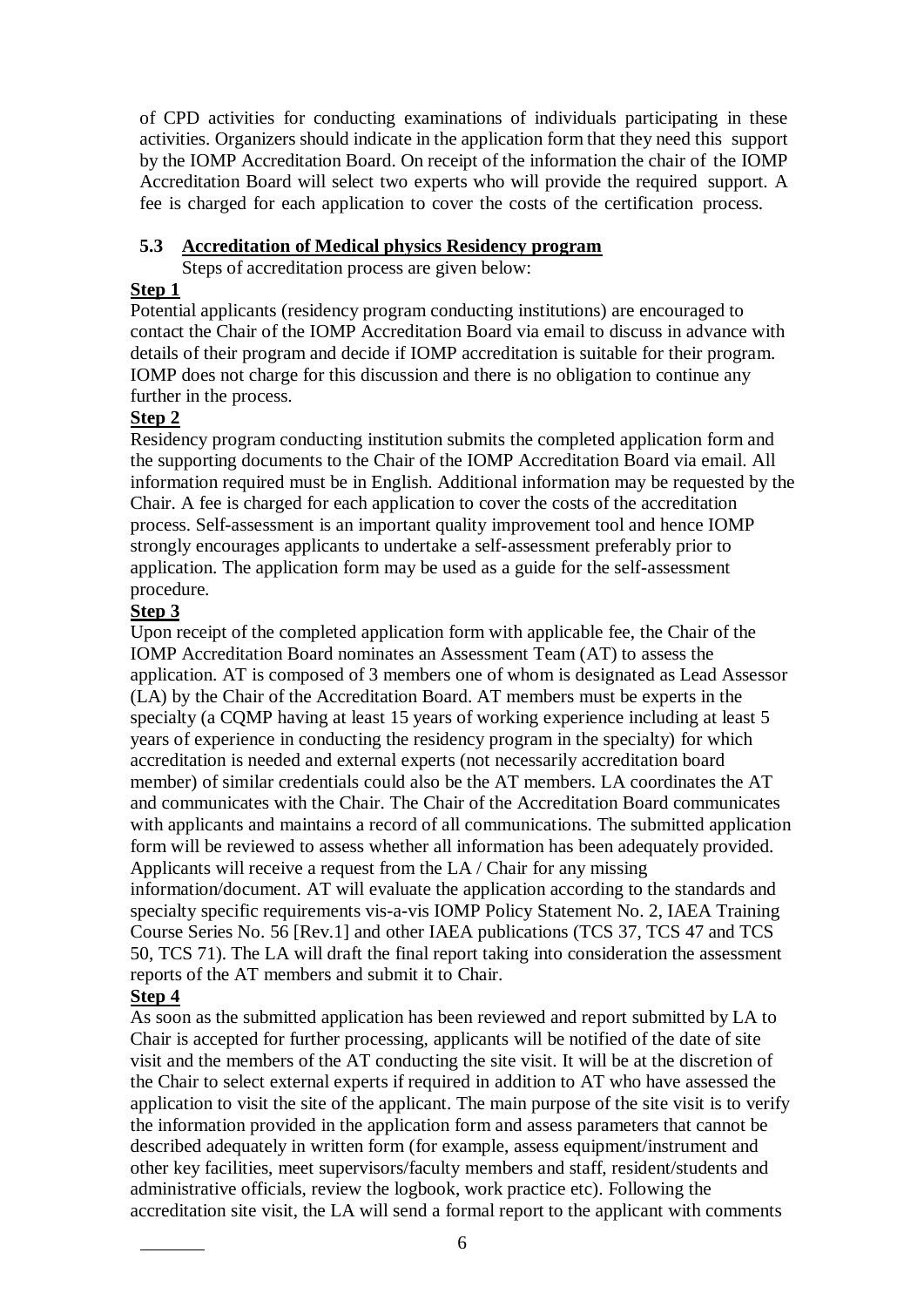and recommendations. The applicant will have 3 weeks within which to submit comments on the accuracy of the report. If no comments are received it will be assumed that the report is accurate. The AT will produce the final report taking into consideration any comments received from the applicant.

#### **Step 5**

The AT will submit the final assessment report with recommendations to the Chair of the IOMP Accreditation Board. The Chair will circulate the AT reports to members of the Accreditation Board for voting on the accreditation status of the applicant. The possible actions taken by the IOMP Accreditation Board are:

a) Initial accreditation: This action is levied to new programs which have made progress towards meeting IOMP Standards/requirements but have not graduated at least one batch of residents. Initial accreditation is valid for a period of 3 years. To maintain accreditation, these programs are required to submit annual reports during the 3 years of initial accreditation to provide evidence of progress toward meeting all Standards/requirements. These reports will be evaluated by the AT that assessed the application and performed the site visit of the program. The 3 years of initial accreditation may be extended to 5 years if adequate evidence of progress has been provided by annual reports. Programs that fail to submit an acceptable annual report will lose their status as a program enrolled in IOMP Accreditation.

b) Accreditation: This action is levied to a program that is fully operational. Accreditation is valid for a period of 5 years. Accredited programs are required to submit an annual report to update the IOMP Accreditation Board on any changes affecting the program, for example change in mission or goals of the program, considerable change in facility/supervisor and major changes in elements of clinical training, increase in number of seats/supervisors etc.

c) Probation: This action is levied to accredited programs that are subsequently determined not to be in compliance with the IOMP Standards/requirements. Reconsideration of a recommendation for probation is possible only when the applicant provides evidence documenting compliance with Standards/requirements. The program may only be on probation for up to 1 year and additional site visit is required to verify the compliance with Standards/requirements. Accordingly, an additional fee equivalent to the cost of a round trip air ticket and accommodation for 2 nights for 1 person is required to be paid by the applicant.

d) Withholding accreditation: This action is levied to programs that are found to be noncompliant with IOMP Standards/requirements. The IOMP decision to withhold accreditation may be appealed. The applicant may apply again for accreditation when the program is considered to be in compliance with the IOMP accreditation standards/requirements.

#### **Step 6**

The Chair of the Accreditation Board submits the final report to the IOMP Executive Committee as an information item and notifies applicants of the outcome of the assessment for accreditation. Assuming the recommendation is approved, the Board will issue a certificate of accreditation.

#### **6. Appeal of an accreditation decision**

An applicant that is the object of an adverse decision might wish to appeal that decision to the Board. Appeals must be submitted to the Chair in writing and within 15 days of receiving the decision about the accreditation. The Chair of the Accreditation Board appoints an Appeals Committee (AC) consisting of a chairman, an Accreditation Board member and an IOMP Executive Committee member. AC does not include members of the AT that took the initial action being appealed. AC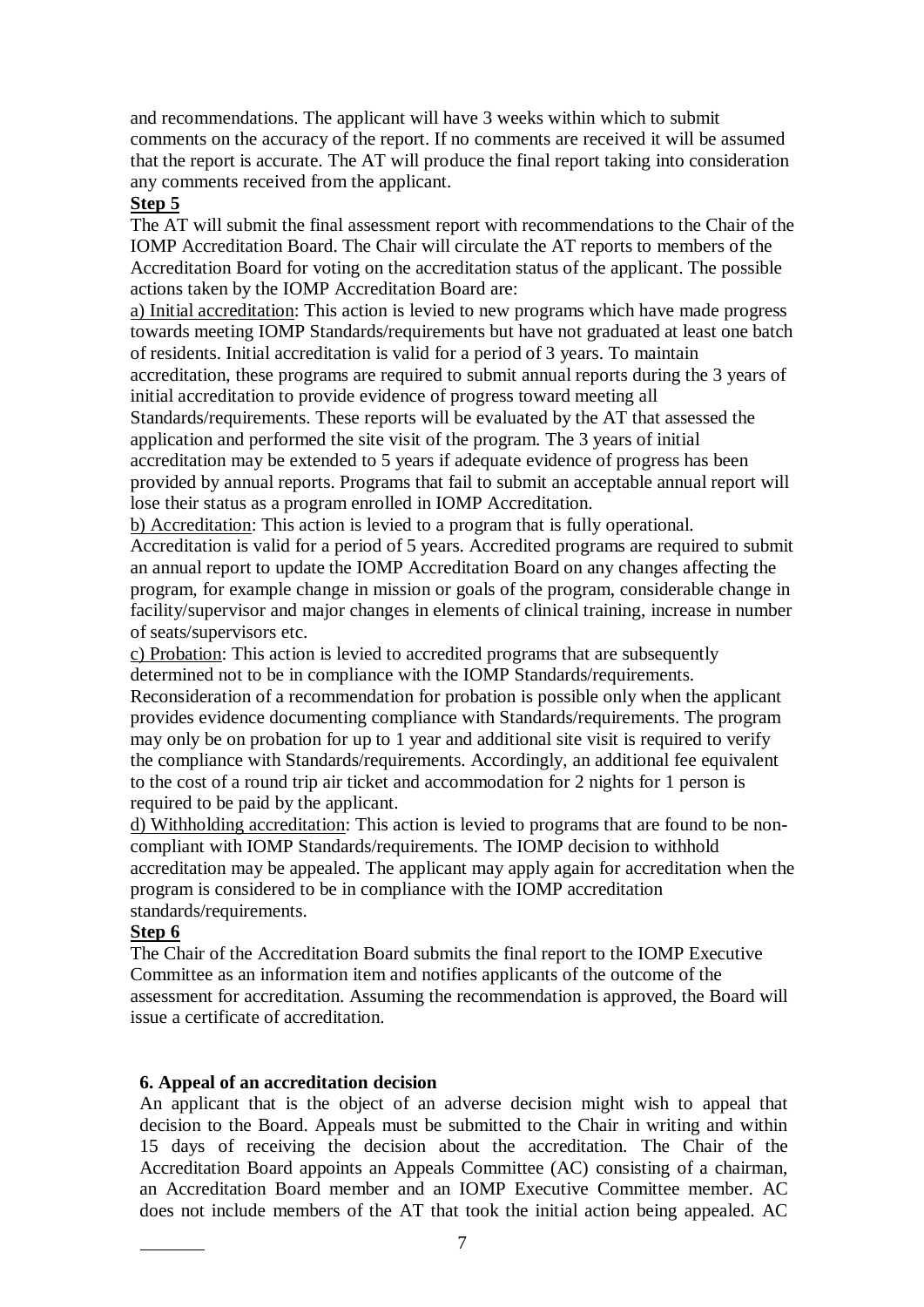prepares a written report within 30 days after the date of the submission of the appellant's appeal that describes its findings and action taken on the appeal. AC submits that report to the Accreditation Board and informs the appellant. The decision of the AC is final. The Chair/Vice-Chair will inform the appellant of the outcome of the appeal giving reasons for the decision. Applicants that choose to appeal a decision will pay a fee to cover the cost of convening the AC.

### **7. Records**

The Accreditation Board shall keep a database of all applications. Application forms, supporting documents, assessors' reports, evaluation reports, number of points awarded to CPD events, any reports of appeal panel and minutes of Board meetings should be kept secure in hard copy and/or electronic formats with electronic records being backed up regularly.

### **8. Public and confidential information about applicants**

Names, contact information and accreditation status of accredited providers is considered public information and may be released by the IOMP Accreditation Board. The Board will maintain as confidential information the minutes of the Board meetings, information submitted to the Accreditation Board by the applicant and correspondence between AT and the applicant relating to the accreditation process.

### **Annex: Fees**

### **Accreditation of postgraduate degree courses**

First application and reaccreditation:

US  $\overline{\$}$  3000 maximum fees + the cost of 2 return airline tickets + the cost of accommodation for 2 nights for 2 persons

The fee will be on a sliding scale based on UN determinations of per capita income, the exact formula being specified by the Finance Committee and approved by Council.

#### **Accreditation of Continuing Professional Development events**

First application of an event (first time to be accredited): US \$ 350 Second time and every subsequent time: US \$ 150

## **CPD courses, certification support:**

US  $$300 +$  the cost of a return airline ticket + the cost of accommodation for 2 nights for 1 person **Appeal** Application for appeal: US \$ 100

#### **Fees for accreditation of residency program**

The fee payable to IOMP for accreditation and re-accreditation of residency program is as follows:

- (i) US\$ 3000 for one specialty of a hospital/institution
- (ii) US\$ 5000 for two specialties of a hospital/institution at a time
- (iii) US\$ 7000 for three specialties of a hospital/institution at a time